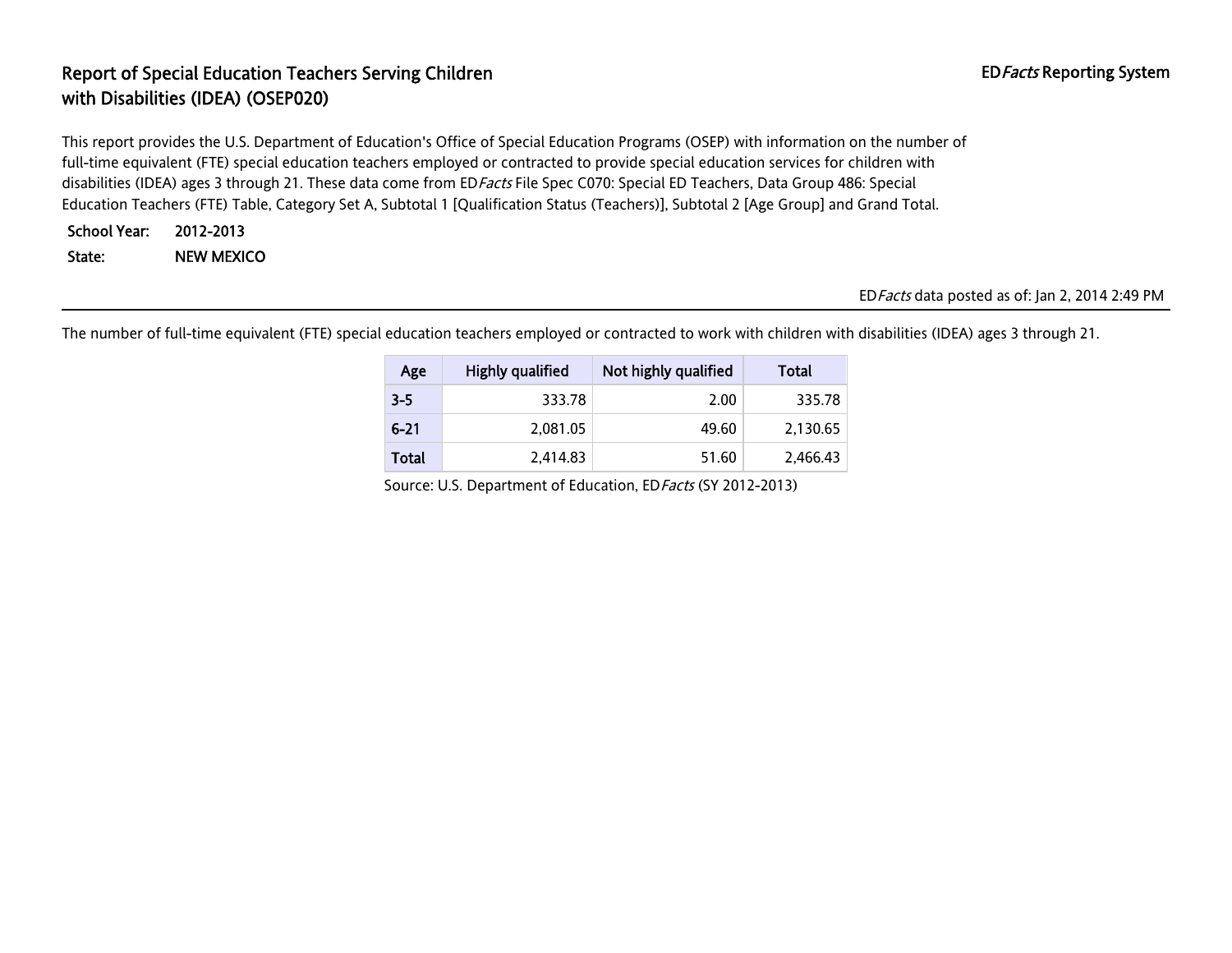### Report of Special Education Paraprofessionals Serving Children EDFacts Reporting System with Disabilities (IDEA) (OSEP021)

This report provides the U.S. Department of Education's Office of Special Education Programs (OSEP) with information on the number of full-time equivalent (FTE) paraprofessionals employed or contracted to work with children with disabilities (IDEA) ages 3 through 21. These data comes from EDFacts File Spec C112: Special ED Paraprofessionals. Data Group 647: Special Education Paraprofessionals (FTE) Table, Category Set A, Subtotal 1 [Qualification Status (Paraprofessionals)], Subtotal 2 [Age Group] and Grand Total.

School Year: 2012-2013 State: NEW MEXICO

#### EDFacts data posted as of: Jan 2, 2014 2:48 PM

The number of full-time equivalent (FTE) special education paraprofessionals employed or contracted to work with children with disabilities (IDEA) ages 3 through 21.

| Age      | Qualified | <b>Not Qualified</b> | Total    |
|----------|-----------|----------------------|----------|
| $3 - 5$  | 265.89    | 4.00                 | 269.89   |
| $6 - 21$ | 2.688.19  | 43.48                | 2,731.67 |
| Total    | 2,954.08  | 47.48                | 3,001.56 |

Source: U.S. Department of Education, ED Facts (SY 2012-2013)